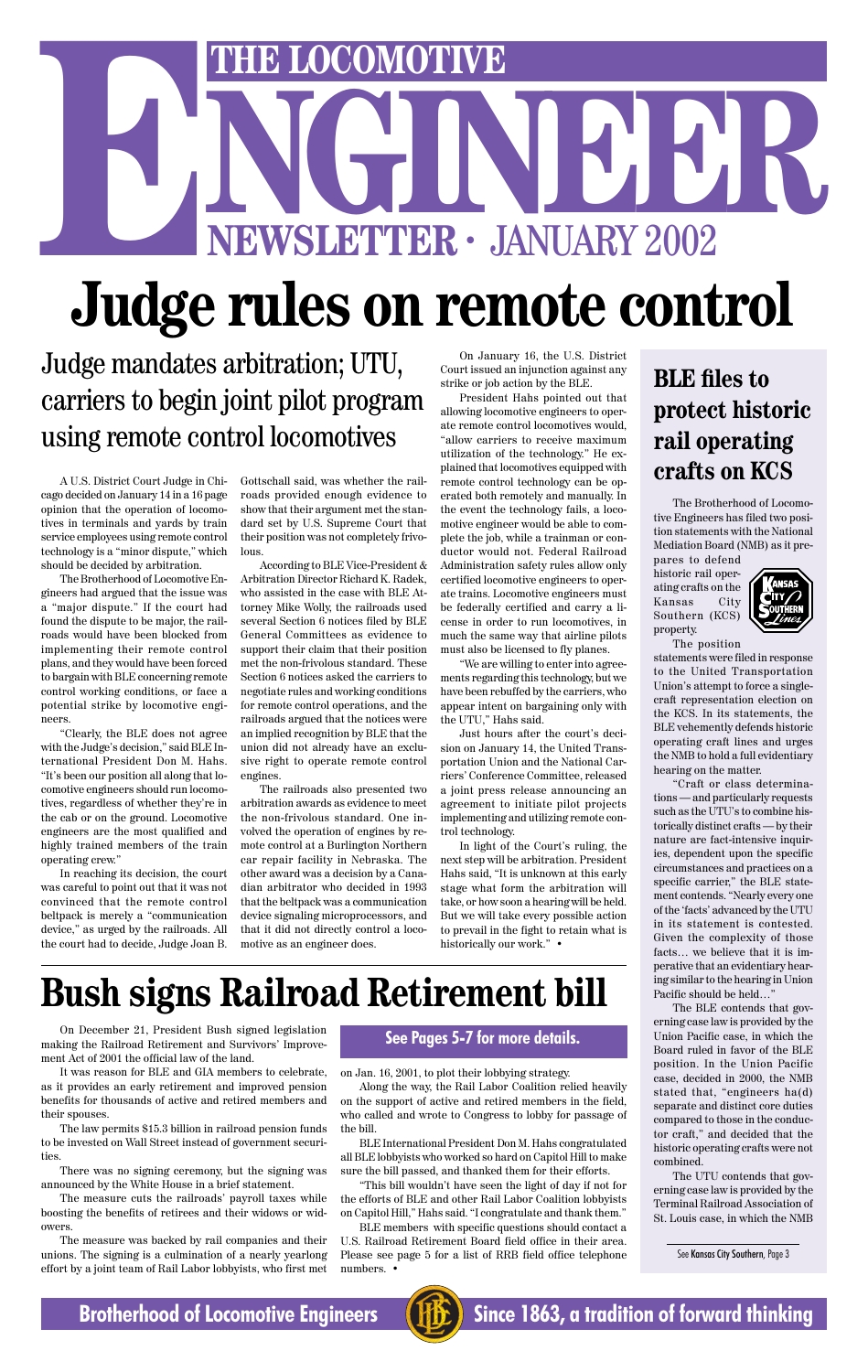# **BLE NEWS**

#### KCS Continued from Page 1

The Brotherhood of Locomotive Engineers continues to receive support from AFL-CIO affiliated unions in its crusade to protect historic rail operating crafts.

In recent weeks, BLE President Don M. Hahs has received letters from the Presidents of six AFL-CIO affiliated unions, pledging to support the BLE and condemning the UTU's attempted raid of BLE membership. Some of the union

presidents also promised to contact the National Mediation Board and express their opposition to a single-craft ruling.

These six organizations represent nearly two million union members in the U.S. and Canada.

"I am very familiar with the UTU raids on the BLE," wrote Morton Bahr, president of the Communications Workers of America (CWA). "You can count on us to use our influence with the NMB in opposition to a single craft."

The CWA represents more than 740,000 workers and is the largest communications and media union in North America.

Leo W. Gerard, International President of the United Steelworkers of America (USWA), characterized the UTU's attempt to raid the BLE as a "discredit to all of labor."

"We stand proudly beside (BLE) and unite with you in the fight to protect your union from raiding by the United Transportation Union," President Gerard wrote. "We will immediately contact the National Mediation Board and express our desire that their long-term definition of rail operating crafts not be changed to a single craft." The USWA has more than 700,000

members in every manufacturing industry, including the steel and aluminum industries.

Delegates at the BLE's Seventh Quinquennial Convention in Miami will remember the inspiring speech delivered by Cecil E. Roberts, International President of

the United Mine Workers of America (UMWA). President Roberts also sent a letter of support to the BLE.

"The UMWA does not like to see any affiliated union injured and we therefore will be supportive of the Brotherhood of Locomotive Engineers' efforts in dealing with your dispute with the UTU," Brother Roberts wrote.

The UMWA represents more than 125,000 members, including coal miners, clean coal technicians, health care workers, truck drivers, and school board employees.

The Professional Airways Systems Specialists (PASS) represents nearly 12,000 employees of the Federal Aviation Administration and the Department of Defense.

"If there is specific legislation pending or key congressional members needing to be influenced, again, PASS would be happy to help," wrote PASS National President Michael D. Fanfalone. "PASS has supported the BLE in the past and I look forward to our being able to do so again now."

Perhaps the strongest support of all came from Sonny Hall, International President of the Transport Workers Union of America. Like BLE, TWU is a member of the Rail Labor Division of the AFL-CIO's Transportation Trades Department, and is intimately familiar with the history of the BLE-UTU conflict.

President Hall wrote a letter directly to AFL-CIO President John Sweeney, urging the AFL-CIO to take action on behalf of the BLE.

"You know the situation," President Hall wrote. "Our responsibility is clear. As I am sure you agree, a union that withdrew from affiliation [with] the AFL-CIO (for the second time) for the sole purpose to raid another AFL-CIO affiliate must be challenged by the full collective force of the AFL-CIO. It simply cannot be acceptable that a former affiliate of the AFL-CIO can gain by leaving the united family of the AFL-CIO. We must deny the UTU the ability to win their raiding efforts against BLE.

"At this point, I look to the leadership of the AFL-CIO to establish an active committee (task force) to assist the BLE, who are under attack by the independent UTU."

The BLE also received strong support from another railroad union, the Brotherhood of Railroad Signalmen.

"The BRS supports you in your efforts at the NMB; and will do anything we can in stopping this illegal raid upon the BLE membership by the UTU," BRS

President W. Dan Pickett wrote.

President Pickett also wrote a letter to the NMB on behalf of the BLE, urging it to continue its long-standing definition of rail operating crafts.

"The operating crafts continue to operate as separate crafts today just as they have in the past decades," Brother Pickett wrote in his letter to the NMB. "Nothing has changed in the rail industry to create a single craft in the operating craft."

In essence, the UTU is seeking to take over the BLE by eliminating the historic operating crafts of locomotive engineer, conductor, brakeman, switchman, fireman, hostler, and hostler helper, and combining them into a single craft of "train and engine service employees." If the NMB votes to create a single craft, it will force a representation election to determine which union will represent the new craft, thereby allowing UTU to use its greater numbers as leverage in an attempt to raid the BLE — and to ultimately destroy it.

Copies of all these letters are available on the BLE website. •

# **BLE gets support from AFL-CIO affiliates**

### **"We must deny the UTU the ability to win their raiding efforts against BLE."**

— Sonny Hall, President of the Transport Workers Union of America

# BLE files to protect historic rail operating crafts on KCS

Union presidents tell NMB separate operating crafts do exist in today's railroad industry

deviated from the Union Pacific ruling. In TRRA, decided in 2001, the NMB ruled in favor of the UTU and authorized a

combined craft or class of "train and engine service employees."

However, the TRRA ruling was so controversial that the NMB issued a split-decision, with then-NMB Chairman Ernest DuBester dissenting.

Like Union Pacific, the Kansas City Southern is a Class I railroad. While the NMB has agreed with UTU that combined operating crafts exist on short line railroads, such as the TRRA, it has never done so on a Class I.

Regardless, the BLE remains confident it will prevail in preserving historic operating crafts.

"But even were the Board to reject Union Pacific and apply the Terminal Railroad analysis to Class I railroads,

the facts in this case — contrary to UTU's assertions would not support a finding that engineers and trainmen share a 'community of interest' sufficient to justify combining the crafts," according to the BLE position statement. "In-

deed, the BLE believes that the evidence regarding KCS will not only confirm that engineers

and train service employees perform separate core duties, but will show that the Carrier has itself acknowledged these critical distinctions: on several of its lines, the Carrier's crew consist agreements mandate an engineer on every train even those in the yard operated with remote controllers but contain no such requirement for train service employees."

In the Union Pacific case, the Panel said that cross-utilization of employees was a key factor in determining whether or not a craft or class of employees was combined. For example, if statistical evidence can prove that engineers work only as engineers and conductors work only as conductors, then there is no blurring of craft lines and no need for a single-craft ruling.

In the TRRA case, however, the NMB adopted a new set of standards to determine whether or not the crafts were combined. It used criteria such as "community of interest" and "general nature of (employees') work," while ignoring hard evidence, such as can be provided by cross-utilization statistics. The UTU cites a "mandatory line of progression from trainman to conductor to engineer, and with respect to the incidental work rules covering work performed by trainmen, conductors and engineers," as well as the "ebb and flow" of employees from engineer to conductor, as evidence that a combined craft exists on the KCS property.

National Railway Labor Conference Chairman Robert F. Allen says the nation's Class

I rail carriers support the UTU's attempt to combine the historic operating crafts.

"We think it clear on its face that in today's circumstances, representation of a single craft of operating employees, rather than divided crafts, would create a more stable and constructive labor relations environment, thereby improving railroad operations," Allen said in a December 21 letter to the NMB.

BLE said the letter was "irrelevant as a matter of law," because the carrier is not a party to the dispute.

Many in the railroad industry perceive the UTU's singlecraft issue as a means to forcefully take over the BLE. As a result, the BLE has received support from the AFL-CIO and other rail labor unions (see article on Page 2).

"As I am sure you agree, a union that withdrew from affiliation [with] the AFL-CIO (for the second time) for the sole purpose to raid another AFL-CIO affiliate must be challenged by the full collective force of the AFL-CIO," wrote Sonny Hall, President of the Transport Workers Union of America, in a letter to AFL-CIO President John Sweeney. "It simply cannot be acceptable that a former affiliate of the AFL-CIO can gain by leaving the united family of the AFL-CIO. We must deny the UTU the ability to win their raiding efforts against the BLE. "At this point, I look to the leadership of the AFL-CIO to establish an active committee (task force) to assist the BLE, who are under attack by the independent UTU," Brother Hall concluded. After receiving an adverse ruling in the Union Pacific case in early 2000, the UTU withdrew from the AFL-CIO. It is believed the UTU withdrew to avoid possible financial sanctions as a result of repeated violations of the no-raiding clause (Article XX) of the AFL-CIO Constitution. The UTU also withdrew from the AFL-CIO in 1986. •

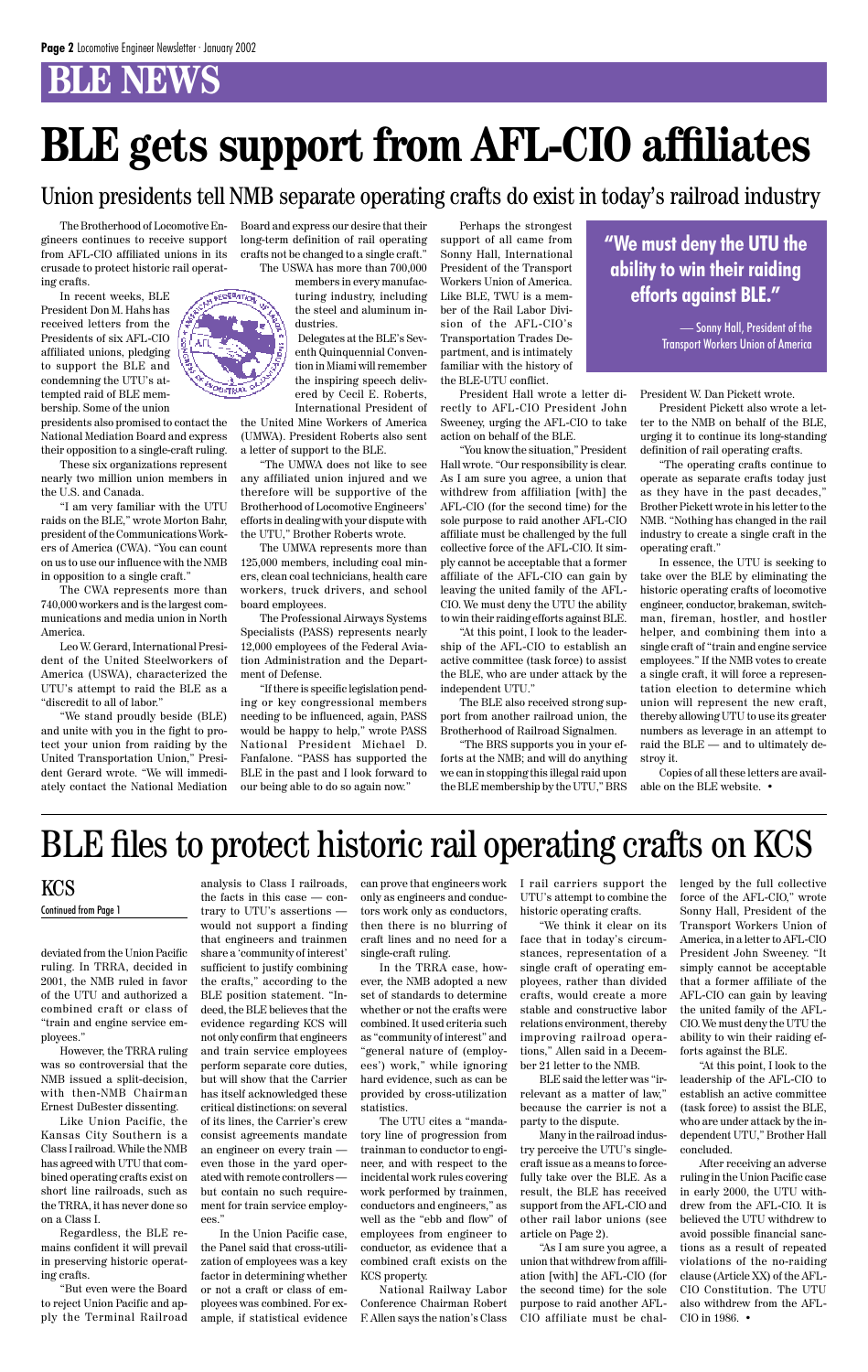# **BLE NEWS**

**Who does the dues assessment apply to?** The dues assessment applies to all BLE mem-

bers who are remitting dues at the active, active/sub-standard, and train service rates. It also applies to Canadian non-members working as engineers.

#### **Why was the assessment taken?**

On December 19th, the Advisory Board met to chart a course for the defense of the BLE and the historic operating crafts of locomotive engineer and conductor against the aggressive actions of the UTU. After receiving an overwhelming mandate from the members by the merger vote, the Advisory Board decided to do everything that they could to prevent the destruction of craft lines as well as to prevent the destruction of the oldest labor organization in North America. The \$25 assessment will fund the BLE's campaign to protect its best interests and to defend historic operating crafts.

#### **Why did the Advisory Board decide on \$25?**

After an in-depth financial analysis, which included examining costs of previous representation campaigns and projecting them to possible future representation elections, the Advisory Board arrived at the \$25 figure.

**Besides the assessment, what else is the BLE doing to raise money?**

The Advisory Board also decided to begin the process of taking out a loan against its Cleveland headquarters, the Standard Building.

#### **How long will the assessment last?**

The assessment will not last a single day longer than absolutely necessary. We will continuously reevaluate its need every 30 days.

#### **Why was March 1 selected?**

Even though the NMB has not yet ruled on the single-craft issue on the KCS property, the Advisory Board expects a decision within the first three calendar months of 2002.

The BLE Constitution & Bylaws mandates that a 60 day notice must be given on all dues increases or assessments. By making it effective March 1, 2002, the BLE will be in a better financial position to defend itself, as well as the historic craft lines, from the UTU attack.

If we wait until the NMB has ruled, the BLE would be in a precarious position. The Advisory Board decided the BLE must be prepared for whichever way the NMB rules.

#### **How will the money be used?**

It will only be used to protect the BLE in our fight to preserve the historic craft lines against the UTU's aggressive actions. It is not needed for normal operations.

#### **Why should I remain in the BLE?**

While some members may choose to desert the BLE in order to avoid higher dues, they should understand that they will be funding the demise of their own craft. By leaving the BLE and joining the UTU, members will be taking money away from the organization fighting to preserve historic craft lines and funding the organization trying to destroy them.

#### **Why should I support this assessment?**

This is not just the fight of a few leaders of this organization. This is the Brotherhood's fight. Through the overwhelming margin (17,251 to 7,425) of the merger vote, the majority of members told us that they wanted to fight to save this organization's autonomy and the autonomy of the crafts. The BLE is not the aggressor in this battle. We are being attacked. We are fighting to preserve all crafts and all jobs — and not just for the survival of the BLE. We're fighting for the future of all railroad operating workers. It is absolutely vital that we all work together in this fight.

### **Frequently asked questions about dues assessment**

#### **Statement by BLE President Don M. Hahs**

As you may be aware, the United Transportation Union is attacking the Brotherhood of Locomotive Engineers in light of the resounding defeat of the proposed merger vote announced on December 10, 2001. As President of the oldest union in the Northern Hemisphere, I will not allow 138 years of history and tradition fall victim to an attack by a rogue union that sits outside the house of labor for the express purpose of raiding the BLE.

A 70 percent majority of active BLE members who participated in the referendum voted not to merge with the UTU. Members of the BLE Advisory Board took this overwhelming majority vote as a mandate to do everything possible to defend our organization and to defend the historic operating crafts of locomotive engineer and conductor.

The BLE's Advisory Board met in Cleveland on December 19 and agreed to deploy all of the Brotherhood's assets to defend our organization and the historical operating crafts from the dangerous UTU attacks. However, this will still not be enough.

The Board decided that a tempo-

Temporary dues assessment is necessary as BLE prepares to defend historic operating crafts from annihilation; UTU fires first shot on KCS

> rary dues assessment of \$25 per member per month was necessary. The amount of \$25 per member per month is based on a financial analyses of several past representation elections. But we didn't stop there. The Advisory Board also voted to authorize taking a loan on the BLE's headquarters, the Standard Building.

> We consider operating employees' right to choose their union affiliation a valuable asset, and we'll do whatever it takes to protect their rights, seniority, jobs, crafts and, ultimately, their livelihood.

> The UTU has already fired the first shot in this battle and has targeted the Kansas City Southern property. The UTU is attempting to use the same tactic employed in 1998 and 1999 on the Union Pacific Railroad — the threat of combined operating crafts. In essence, the UTU is seeking to take over the BLE by eliminating the historic operating crafts of locomotive engineer, conductor, brakeman, switchman, fireman, hostler, and hostler helper, and combining them into a single craft of "train and engine service employees." If the NMB votes to create a single craft, it will force a representation election on the

KCS to determine which union will represent the new craft, thereby allowing UTU to use its greater numbers as leverage in an attempt to raid the BLE — and to ultimately destroy it.

The temporary \$25 monthly assessment and the loan on the Standard Building will be used to protect the historic craft lines. The UTU plan of attack is dangerous, and could result in combined seniority rosters, loss of jobs, reduced pay, and — if less than a majority of eligible employees vote in a representation election — no union representation whatsoever.

We are a Brotherhood and we're all in this together — freight and passenger, all historic crafts, brothers and sisters. We're not fighting only for the continued existence of the BLE; rather, we are fighting to protect all existing operating crafts.

If the NMB decides in favor of the BLE, i.e., denies the UTU's application for a single-craft determination on KCS, then this temporary assessment will be cancelled immediately. If the NMB decides in favor of the UTU, we will vigorously challenge the Board's decision.

The BLE is a Brotherhood — the greatest Brotherhood in North America — and I can assure you that we will not sit idly by and see it destroyed. •

# **BLE readies for defense**

**"The BLE is a Brotherhood — the greatest Brotherhood in North America — and I can assure you that we will not sit idly by and see it destroyed."**

— BLE International President Don M. Hahs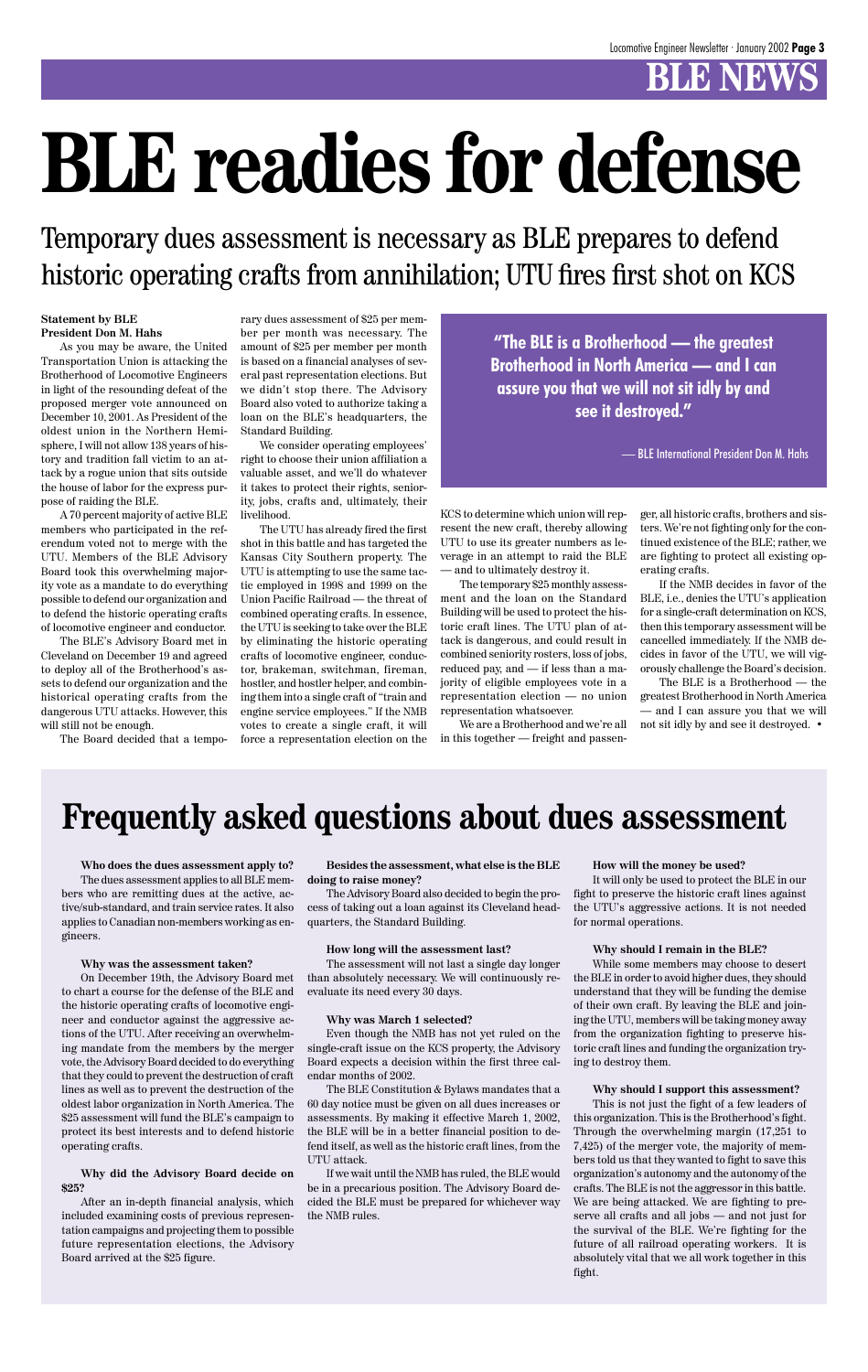# **BLE SCHOLARSHIPS**

# **Joint Craft Scholarship deadline is April 1**

A Joint Craft Scholarship is now available through the Brotherhood of Locomotive Engineers to college-bound children of all railroad operating crafts.

"To my knowledge this is the only scholarship program that covers all craft lines and is available on any railroad," BLE Burlington Northern-Santa Fe General Chairman John D. Mullen said.

The scholarships are available to children of employees working on any railroad represented by any railroad union currently covered under the Federal Employers' Liability Act. It provides financial aid to children of active, retired, or deceased railroad employees who would be unable to attend college without financial assistance.

Established in 1995 by Brother Mullen and other dedicated BLE members, the Joint Craft Scholarship Program has awarded dozens of scholarships over the past six years.

Intended to provide financial assistance to children who otherwise wouldn't be able to attend college, the scholarship offers several awards ranging from \$500 to \$1,000.

"There are no stipulations if you are already attending college or are just starting out," Mullen said. "The Committee focuses more on the applicant's financial need rather than his or her academic performance."

Completed applications must be received by April 1. Applications will be reviewed and award winners determined by the Railroad Crafts Scholarship Foundation's Board of Directors at their annual meeting held in May of each year.

For an application packet, please write or call:

**Brotherhood of Locomotive Engineers General Committee of Adjustment BNSF/Santa Fe Committee 611 N. Broadway Joshua, TX 76058 Phone: (817) 426-9003 •**

The Eastern Union Meeting Association awards \$1,000 scholarships each year based on academic excellence and financial need.

Only children of members (living or deceased) belonging to divisions participating in the EUMA are eligible to apply. Division must be square on the books for the child to qualify.

States represented in EUMA are Connecticut, Delaware, Illinois, Indiana, Maryland, Massachusetts, Michigan, New Hampshire, New Jersey, New York, Ohio, Pennsylvania, Vermont, and Washington D.C.

Scholarship award winners are announced during the annual EUMA convention, which will be held August 18-23.

Completed application should be sent to:

**Gary J. Brink, EUMA Sec.-Treas. 12 Kellogg Ave. Port Jervis, NY 12771** Application forms can be found at: http://www.ble.org/pr/pdf/eumasch.pdf

The Southeastern Meeting Association (SMA) Scholarship Committee annually awards the Geiger-Brendle Scholarships to children of active or retired BLE members whose divisions participate in SMA.

Check with your division secretary-treasurer to ensure your division participates. The SMA includes divisions located in states east of the Mississippi River, and south of the Ohio River and the Mason-Dixon Line.

The SMA scholarship application deadline varies from year to year.

Winners are usually selected at the SMA's annual business meeting held during the convention, which will be June 16-20, 2002.

For an application, see your division officers or write:

> **Ronald L. Perkins SMA Sec.-Treas. 505 Chautauqua Avenue Portsmouth, VA 23707**

### SMA Scholarships SWCM Scholarships EUMA Scholarships

The Southwestern Convention Meeting (SWCM) awards approximately two dozen scholarships annually, according to SWCM Scholarship Committee Sec.-Treas. Leo Srubas.

Applicants must be the child of an active, retired or deceased BLE member whose division belongs to the Southwestern Convention Meeting. Applicants must be accepted for admission to an accredited college, university or institution of higher learning. Only divisions belonging to the SWCM are eligible.

The SWCM will begin distributing and accepting scholarship applications as of March 1, 2002. The application deadline is Sept. 10, 2002, and winners are announced at the SWCM's annual convention, which will be Sept. 23-26, 2002. For details or an application, write:

> **Leo Srubas SWCM Scholarship Sec.-Treas. 5005 Georgia Kansas City, KS 66104**

### BLE Divisions

### offer assistance

• **BLE Division 269** (Jamaica, Long Island, N.Y.) offers two \$500 scholarships to the children of BLE members who are already enrolled in college. Participation is limited to members of Division 269 only.

Winners are picked at random in a raffle held at the division's Christmas party. For details, watch your Division 269 newsletter or contact General Chairman Bob Evers at (516) 932-7130.

• Two \$250 scholarships are available to children of BLE members belonging to **Division 57** (Boston, Mass.).

The scholarships are awarded to college-bound high school seniors, and will be awarded based on their score on a labor history exam, administered by the Massachusetts AFL-CIO, said Division 57 S-T Walter H. Nutter.

By taking the exam, students also become eligible for eight more scholarships through the Massachusetts AFL-CIO. While the Division 57 scholarship is limited to children of that division's members, the general Massachusetts AFL-CIO scholarship competition is open to children of all BLE members living in Massachusetts. The deadline for these scholarships is early January. For further details, contact Brother Nutter at: 83 Main St., Northfield, MA 01360-1015, or: whnutter@yahoo.com. Information is also available on the Division's website: <www.ble57.org>. • **BLE Division 11** (New York, N.Y.) awards a one-time \$500 scholarship annually to a child of any active member who pays local dues each month. Children who win are not eligible again. The deadline is the Division's June meeting.

For details, contact Division 11 S-T J.J. Raia, at 20 East Drive, Edison, N.J. 08820, (732) 396-9076, or e-mail: jjob80@ix.netcom.com. •

BR&CF sets March 1 deadline

# Luther G. Smith scholarships

The Brotherhood's Relief and Compensation Fund (BR&CF) sponsors the Luther G. Smith Scholarship Program. Applications are available only to the children, stepchildren and adopted children, age 27 and younger, of active BR&CF members who are in "Good and Regular Standing," as defined by the BR&CF Constitution.

Financial aid is provided to winners of the Luther G. Smith Scholarships for so long as they maintain continuous post-secondary education at an academic level of not less than 3.0 (4.0 scale), or the equivalent, until they achieve the degree level sought at the time of the initial scholarship award. Aid is provided to awardees for the period in which they would normally be expected to complete their degree, not to exceed four years.

BR&CF President R.J. Myers reports that the deadline for receipt of applications and the required documentation is March 1, 2002.

If you have any questions, please contact Norann Kauffman of the BR&CF at (800) 233-7080. For more details, you can visit the BR&CF website at www.brcf.org, or write:

> **Brotherhood's Relief & Compensation Fund 2150 Linglestown Road Harrisburg, PA 17110**

The Grand International Auxiliary (GIA) to the BLE offers \$1,000 scholarships annually to help the children of BLE and GIA members realize their goals in life.

There are two very strict guidelines that must be met in order to be eligible.

First, the applicant must

be a son or daughter of both a GIA and BLE member (living or deceased), with each being a member for at least two years.

Second, the applicant must be enrolled or accepted for enrollment in an accredited university, college, or school of higher learning.

The GIA also offers a joint

scholarship program for children of members participating in the International Western Convention (IWC). This covers Divisions and Auxiliaries in the following states and provinces: Arizona, California, Colorado, Idaho, Montana, Nevada, New Mexico, Oregon, Utah, Washington, Wyoming, Alberta, British Columbia, Manitoba, Saskatchewan, and portions of northern Ontario (such as Thunder Bay and Sioux Lookout). Applicants for the GIA-

IWC scholarship must have a parent participating in the IWC.

In order to continue to be eligible for the GIA-IWC scholarship beyond the first quarter and/or semester, the recipient must maintain satisfactory academic status. If the applicant is a graduate student or returning to school as a sophomore, junior or senior, he or she must have a 3.0 grade point average or better to be considered. Finally, the applicant

must have been accepted to an accredited school.

Deadline for the GIA as well as the GIA-IWC joint scholarships is usually April 1 of each year.

Applications are available through your local GIA auxiliary or BLE division. Membersat-large may obtain applications by writing:

> **Anita J. Caruso GIA International Sec'y. 3341 S. 112th Street Omaha, NE 68144-4709** •

### Applications due April 1 for GIA, joint GIA-IWC scholarships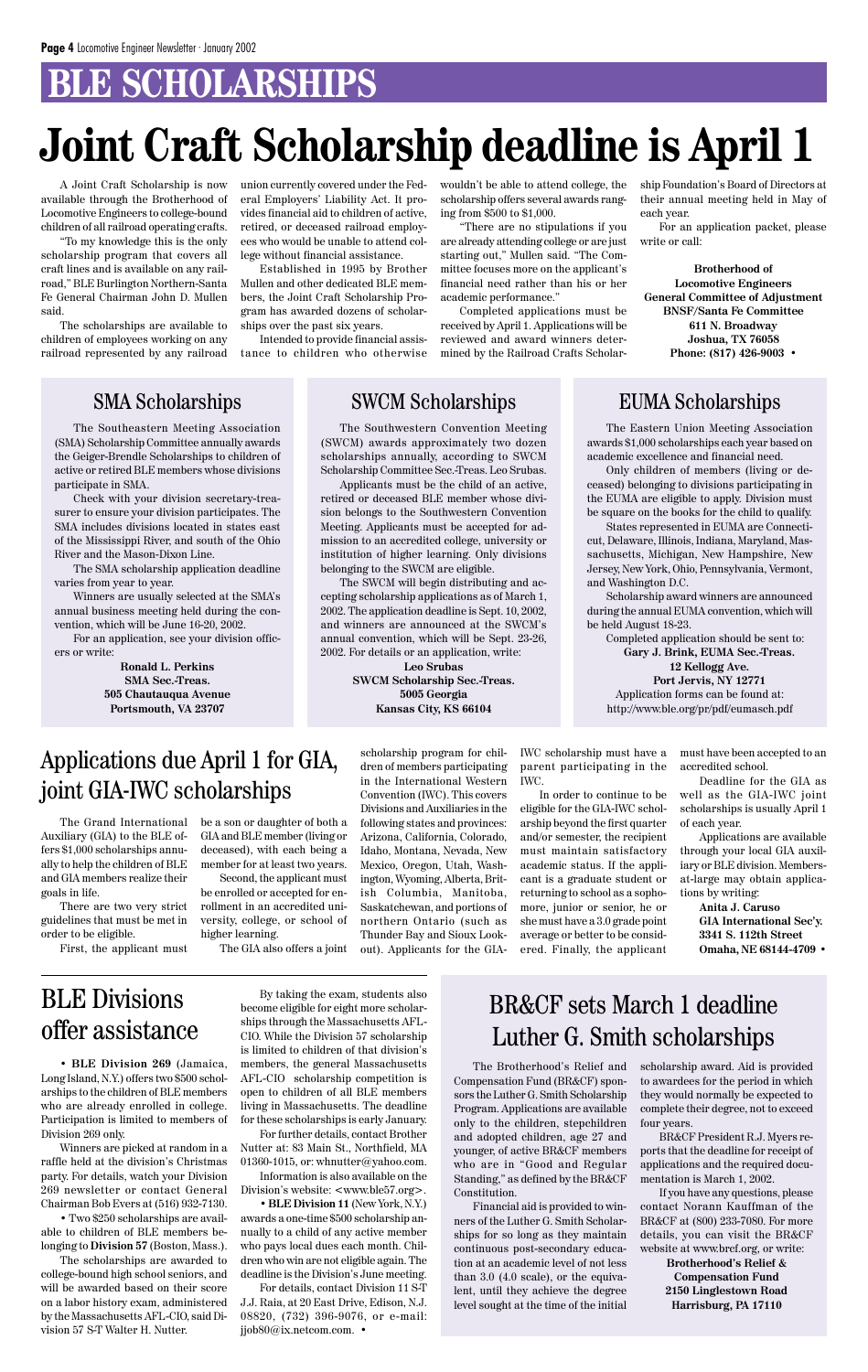## **BLE NEWS**

On December 21, President Bush signed the Railroad Retirement & Survivors' Improvement Act of 2001 into law. BLE members planning to take advantage of the new law by opting for an early retirement, or those with specific questions on how this will impact their retirement should contact the U.S. Railroad Retirement Board.

A complete copy of the text of H.R. 10 is available on the U.S. House of Representatives website at: http://www.house.gov.

Telephone Numbers for major RRB field offices are listed below: Albany, NY: (518) 431-4004 Albuquerque, NM: (505) 346-6405 Altoona, PA: (814) 946-3601 Atlanta, GA: (404) 331-2841 Baltimore, MD: (410) 962-2550 Bellevue, WA: (206) 553-5483 Billings, MT: (406) 247-7375 Birmingham, AL: (205) 731-0019 Boston, MA: (617) 223-8550 Buffalo, NY: (716) 551-4141 Charlotte, NC: (704) 344-6118 Chicago, IL: (312) 751-4500 Cincinnati, OH: (513) 684-3188 Cleveland, OH: (216) 522-4053 Covina, CA: (626) 339-9993 Decatur, IL: (217) 423-9747 Denver, CO: (303) 844-4311 Des Moines, IA: (515) 284-4344 Detroit, MI: (313) 226-6221 Duluth, MN: (218) 720-5301 Fargo, ND: (701) 239-5117 Fort Worth, TX: (817) 978-2638 Harrisburg, PA: (717) 221-4490 Houston, TX: (713) 209-3045 Huntington, WV: (304) 529-5561 Indianapolis, IN: (317) 226-6111 Jacksonville, FL: (904) 232-2546 Joliet, IL: (815) 740-2101 Kansas City, MO: (816) 426-5884 Little Rock, AR: (501) 324-5241 Louisville, KY: (502) 582-5208 Mesa, AZ: (480) 610-5990 Milwaukee, WI: (414) 297-3961 Nashville, TN: (615) 736-5131 New Orleans, LA: (504) 589-2597 New York, NY: (212) 264-9820 Newark, NJ: (973) 645-3990 Oakland, CA: (510) 637-2973 Omaha, NE: (402) 221-4641 Philadelphia, PA: (215) 597-2674 Pittsburgh, PA: (412) 395-4634 Portland, OR: (503) 326-2143 Richmond, VA: (804) 771-2997 Roanoke, VA: (540) 857-2335 Sacramento, CA: (916) 498-6654 Salt Lake City, UT: (801) 524-5725 Scranton, PA: (570) 346-5774 Spokane, WA: (509) 353-2795 St. Louis, MO: (314) 539-6220 St. Paul, MN: (651) 290-3491 Tampa, FL: (813) 228-2695 Westbury, NY: (516) 334-5940 Wichita, KS: (316) 687-5973

## **Railroad Retirement questions?** Contact RRB Field Offices for answers

### Reporting events that can affect Railroad Retirement benefits

Rights to benefits under the Railroad Retirement Act also carry responsibilities for reporting events that may affect the payment of these benefits to the employee or to members of the employee's family. If these events are not reported, benefit overpayments can occur that have to be repaid, sometimes with interest and penalties. Events that can affect the payment of

a railroad retirement annuity and, when not promptly reported, result in benefit overpayments include:

• social security or certain other benefit awards, and changes in the amount of such benefit payments;

• post-retirement work and earnings;

• the death of an annuitant; and

• changes in marital status or a child leaving the care of a spouse or widow(er).

The following questions and answers describe how these events affect railroad retirement benefits and what should be done, if these events occur, to prevent overpayments.

**1. How can the awarding of social security benefits result in a railroad retirement annuity overpayment?**

Since 1975, if a railroad retirement annuitant is also awarded a social security benefit, the Social Security Administration determines the amount due, but a combined monthly dual benefit payment should, in most cases, be issued by the Railroad Retirement Board after part or all of the railroad retirement annuity has been reduced for the social security benefit.

A person should notify the Board when he or she files for social security benefits. If the Social Security Administration begins paying benefits directly to a railroad retirement annuitant without the Board's knowledge, an overpayment will occur. This frequently happens when a railroad employee's spouse or widow(er) is awarded social security benefits not based on the employee's earnings.

Also, annuitants who are receiving their social security benefits directly from the Social Security Administration must notify the Board if their social security benefits are subsequently increased for any reason other than annual cost-of-living increases, such as a recomputation to reflect post-retirement earnings. As such recomputations are usually retroactive, they can result in substantial overpayments.

While social security benefit information is provided to the Railroad Retirement Board as a result of routine information exchanges between the Board and the Social Security Administration, it will generally not be provided in time to avoid such a benefit overpayment.

 **2. What other benefit payments, besides social security benefits, require dual benefit reductions in a railroad retirement annuity?**

For employees first eligible for a railroad retirement annuity and a Federal, State or local government pension after 1985, there may be a reduction in tier I for receipt of a public pension based, in part or in whole, on employment not covered by social security or railroad retirement after 1956. This also applies to certain other payments not covered by social security, such as payments from a non-profit organization or from a foreign government or a foreign employer. However, it does not include military service pensions, payments by the Department of Veterans Affairs, or certain benefits payable by a foreign government as a result of a totalization agreement between that government and the United States. The tier I portion of a spouse or widow(er)'s annuity may also be reduced for receipt of any Federal, State or local pension separately payable to the spouse or widow(er) based on her or his own earnings. The reduction generally does not apply if the employment on which the public pension is based was covered under the Social Security Act on the last day of public employment. (A special rule applies to Federal employees who switch from the Civil Service Retirement System to the Federal Employees Retirement System.) In addition, most military service pensions and payments from the Department of Veterans Affairs will not cause a reduction.

If an employee is receiving a disability annuity, tier I benefits for the employee and spouse may, under certain circumstances,

be reduced for receipt of workers' compensation or public disability benefits.

If annuitants become entitled to any of the above payments, they should promptly notify the Board. If there is any question as to whether a payment requires a reduction in an annuity, a Board field office should be contacted.

> Annuitants can find the address and phone number of the Board office serving their area by calling the automated toll-free RRB Help Line at (800) 808-0772. They can also get this information from the Board's Web site at www.rrb.gov. •

#### **3. What other event is a major cause of railroad retirement overpayments?**

Unreported post-retirement work and earnings in nonrailroad employment are a major cause of overpayments in railroad retirement annuities. Like social security benefits, railroad retirement tier I benefits and vested dual benefits paid to employees and spouses, and tier I, tier II and vested dual benefits paid to survivors, are subject to earnings deductions if post-retirement earnings exceed certain exempt amounts, which increase annually.

Legislation passed in April 2000 eliminated earnings deductions for those of full social security retirement age (age 65 in 2002). Deductions however, remain in effect for the months before the month of full retirement age during the calendar year of attainment. For those under age 65 throughout 2002, the exempt earnings amount is \$11,280 in 2002. For beneficiaries attaining age 65 in 2002, the exempt earnings amount is \$30,000 in 2002 for the months before the month age 65 is attained. For those under age 65, the earnings deduction is \$1 in benefits for every \$2 of earnings over the exempt amount. For those attaining age 65 in 2002, the deduction is \$1 for every \$3 of earnings over the exempt amount in the months before the month age 65 is attained.

Annuitants who work after retirement and expect that their earnings for a year will be more than the annual exempt amount must promptly notify the nearest Board field office and furnish an estimate of their expected earnings. This way their annuities can be adjusted to take the excess earnings into consideration and prevent an overpayment. Annuitants whose original estimate changes significantly during the year, either upwards or downwards, should also notify the Board.

Retired employees and spouses, regardless of age, who work for their last preretirement nonrailroad employer are also subject to an earnings deduction, in their tier II and supplemental benefits, of \$1 for every \$2 in earnings up to a maximum reduction of 50 percent. This earnings restriction does not change from year to year and does not allow for an exempt amount. Retired employees and spouses should therefore promptly notify the Board if they return to employment for their last pre-retirement nonrailroad employer, or if the amount of their earnings from such employment changes. A spouse benefit is subject to reductions not only for the spouse's earnings, but also for the earnings of the employee, regardless of whether the earnings are from service for the last pre-retirement nonrailroad employer or other post-retirement employment.

#### **4. How do post-retirement earnings affect disability annuities?**

Special restrictions limiting earnings to \$400 per month, exclusive of disability-related work expenses, apply to disabled railroad retirement employee annuitants.

In any case, work performed by a disabled annuitant may be considered an indication of an individual's recovery from disability, regardless of the amount of earnings. Therefore, any earnings by a disability annuitant must be reported promptly to avoid potential overpayments.

These disability work restrictions ap-

ply until the disabled employee annuitant attains full retirement age (age 65 in 2002). This transition is effective no earlier than full retirement age even if the annuitant had 30 years of service. Also, a disabled employee annuitant who works for his or her last pre-retirement nonrailroad employer would be subject to the additional earnings deduction that applies in these cases.

#### **5. What effect does railroad work have on an annuity?**

No railroad retirement annuity is payable for any month in which an employee, spouse or survivor annuitant performed compensated service for a railroad or railroad union. This includes local lodge compensation totaling \$25 or more for any calendar month, and work by a local lodge or division secretary collecting insurance premiums, regardless of the amount of salary.

#### **6. What should be done when a railroad retirement annuitant dies?**

Survivors should notify the Board immediately upon the death of any retirement or survivor annuitant. Payment of a railroad retirement annuity stops upon an annuitant's death and the annuity is not payable for any day in the month of death. This is true regardless of how late in the month death occurs and there is no provision for prorating such a payment. Any payments received after the annuitant's death must be returned. The sooner the Board is notified, the less chance there is of payments continuing and an overpayment accruing. The Board would also determine whether any survivor benefits due are payable by the Board or the Social Security Administration.

#### **7. What are some other events that can affect payments to auxiliary beneficiaries, such as spouses and widow(er)s, that should be reported?**

A spouse, or divorced spouse, must immediately notify the Board if the railroad employee upon whose service the annuity is based dies. A spouse must notify the Board if her or his marriage ends in divorce or annulment and a widow(er) or divorced spouse must notify the Board if she or he remarries.

Also, benefits paid to spouses, widow(er)s and surviving divorced spouses that are based on the beneficiary caring for an unmarried child of the employee are normally terminated by the Board when the child attains age 18 (16 for a surviving divorced spouse) or if a disabled child over age 18 (16 for a surviving divorced spouse) recovers from the disability. However, the Board must be notified if the child leaves the beneficiary's care or marries.

#### **8. Can an annuitant contest a decision that he or she has been overpaid?**

Annuitants who believe a decision regarding a benefit overpayment is incorrect may ask for reconsideration and/or waiver of the overpayment. If not satisfied with the initial review, the annuitant may appeal to the Board's Bureau of Hearings and Appeals. Further appeals can be carried to the three-member Board itself, and beyond the Board to Federal courts. Annuitants are told about these appeal rights any time a decision is made regarding a benefit overpayment.



**9. How can an annuitant find out if an event might affect his or her railroad retirement benefit payments?**

Annuitants should contact the nearest field office of the Board for information. If they write they should be sure to include their railroad retirement claim number. In any situation, the best rule is "If in doubtreport." The field office can not only advise the annuitant as to how a particular event would affect benefits but, in many cases, can take any necessary action at the field office level.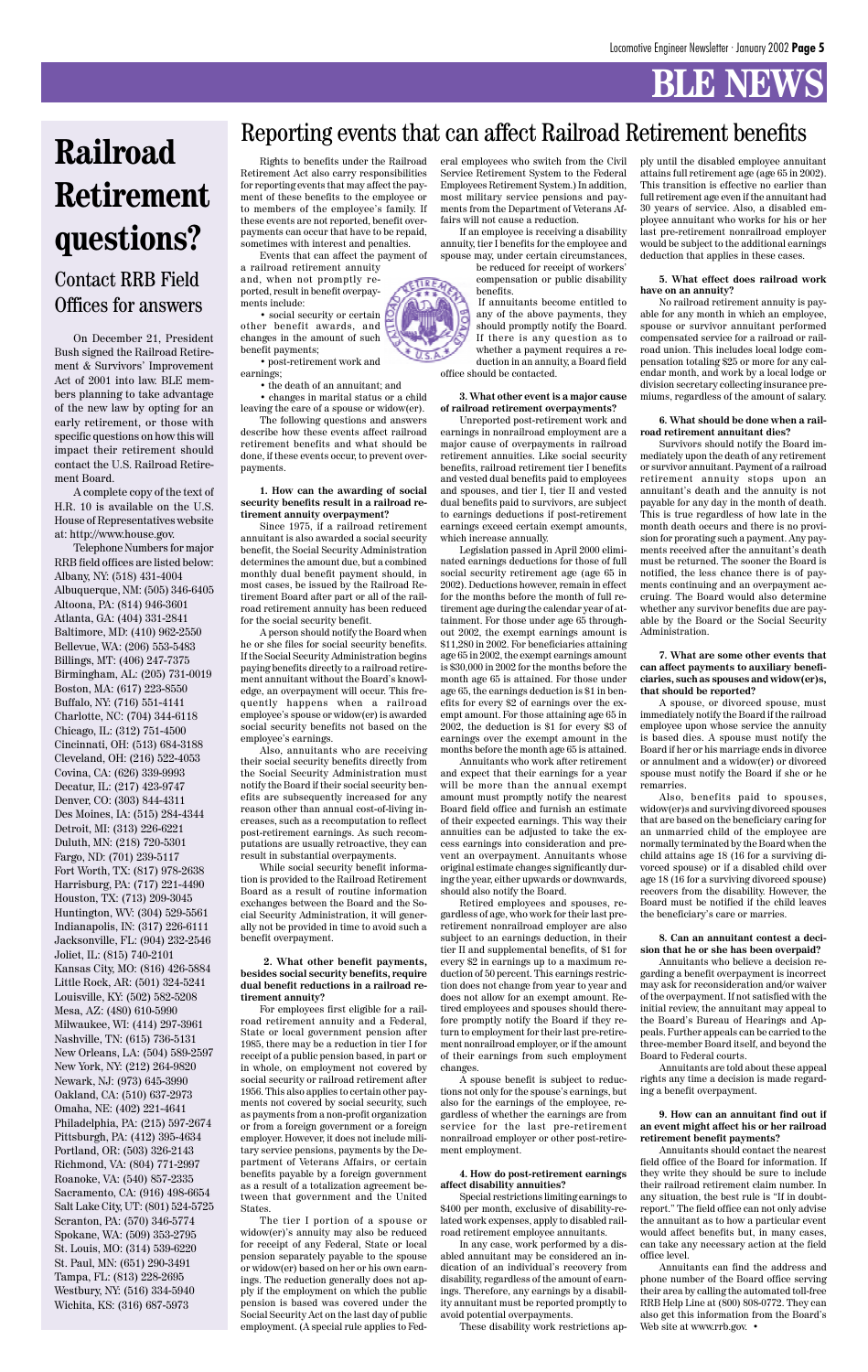# **RETIREMENT NEWS**

President Bush signed the Railroad Retirement and Survivors' Improvement Act of 2001 into law on December 21, 2001.

The legislation liberalizes early retirement benefits for 30-year employees, eliminates a cap on monthly retirement and disability benefits, lowers the minimum service requirement from 10 years to 5 years of service if performed after 1995, and provides increased benefits for some widow(er)s. The financing sections of the new law provide for the investment of railroad retirement funds in non-governmental assets, adjustments in the payroll tax rates paid by employers and employees, and the repeal of a supplemental annuity workhour tax.

The following was issued by the U.S. Railroad Retirement Board. It is a summary of the changes in railroad retirement benefits and financing provided by the new law, which was based on joint recommendations to Congress negotiated by a coalition of rail labor organizations and rail freight carriers.

#### **Railroad Retirement Benefit Provisions**

• **60/30 retirement.** The new law amends the Railroad Retirement Act by eliminating the early retirement reduction applied to the annuities of 30-year employees retiring between the ages of 60 and 62 if their annuities begin January 1, 2002, or later. The spouses of such employees would also be eligible for full annuities at age 60. Full 60/30 benefits have not been payable to 30 year employees retiring before age 62 since 1983 legislation reduced such early retirement benefits.

This provision is not retroactive and not applicable to 30-year employees who retired on the basis of age and service prior to January 1, 2002, or to their spouses, even if their spouses retire after 2001. However, if a disability annuitant is age 60 and has 30 years' service, his or her spouse can now receive an unreduced annuity as early as age 60 if the spouse's annuity beginning date is January 1, 2002, or later.

• **Maximum provision.** The new law eliminates, effective January 1, 2002, a maximum on the amount of combined monthly employee and spouse benefit payments which had been intended to prevent benefits from exceeding an employee's creditable earnings prior to retirement. This maximum provision had the unintended effect of reducing benefits for former employees with no earnings, or low earnings, in the 10-year period prior to retirement, and for long-service employees with moderate earnings. While not retroactive, the amendment will prospectively increase benefits, effective January 1, 2002, for almost 2,600 employee and 12,000 spouse annuitants on the Board's rolls whose benefits were reduced by the maximum provision prior to 2002. In 2001, the average monthly employee benefit reduction under the maximum provision was \$164, and the average spouse reduction was \$78. The removal of any benefit reductions applied to affected annuitants should be completed by June 2002. Such annuitants can expect to receive accrual payments in late May 2002 retroactive to January, and increased regular monthly payments reflecting their new rates beginning with the monthly payment due on June 1, 2002. Notices are being sent by the Board to all affected annuitants in January 2002 advising them accordingly.

Notices will also be sent in January to employees whose spouses may have been previously advised by the Board to defer filing for spouse benefits because of the adverse effects of the maximum provision, as their spouses would now want to consider filing for railroad retirement benefits.

• **Basic service requirement.** The new law lowers the minimum eligibility requirement for regular railroad retirement annuities from 10 years (120 months) of creditable railroad service to five years (60 months) of creditable railroad service for those with five years of service rendered after 1995. Benefits payable on the basis of this provision are not retroactive and are not payable earlier than January 1, 2002.

Also, for those with less than 10 years of service, additional earnings credits acquired under social security coverage would be required for a tier I benefit. A tier II benefit would be payable even if the employee never worked under social security coverage. Additional requirements apply in disability cases. In addition, a deceased employee with five years' service after 1995 must still have had a "current connection" with the rail industry in order for survivor annuities to be payable by the Board under this provision, rather than the Social Security Administration.

Anyone with five years of service performed after 1995, who was previously denied benefits because of the 10 year service requirement, will want to contact a Board office.

• **Widow(er)s' benefits.** The new law establishes an "initial minimum amount" which is based on the two-tier annuity amount that would have been payable to the railroad employee at the time the widow(er)'s annuity is awarded. The initial minimum amount is computed with a widow(er)'s tier II amount equal to 100 percent of the employee's tier II amount. Under prior law, the widow(er)'s tier II amount was equal to 50 percent of the employee's tier II amount; only the tier I amount equaled 100 percent. Widow(er)s' annuities computed on the basis of the new initial minimum amount will not be adjusted for annual cost-of-living increases until the annuity amount is exceeded by the annuity amount the widow(er) would have been paid under prior law, with all interim cost-of-living increases otherwise payable. This provision is effective February 1, 2002, and is not payable retroactively. The Railroad Retirement Board estimates that about 20 to 25 percent of the widow(er)s on its rolls in 2001 will see some increase in their annuity.

This provision applies to widow(er)s on the rolls before the effective date only if the annuity the widow(er) is currently receiving is less than she or he would have received had the new law been in effect on the date the widow(er)'s annuity began. Most widow(er)s' annuities awarded before October 1986 will not be increased. Many of the widow(er)s' annuities currently being paid are already higher than the annuity that would be payable under the new law because of previous cost-of-living adjustments.

Widow(er)s affected by this change can expect to receive any accrual payments, retroactive to February, in late April of 2002, and increased regular monthly payments reflecting their new rates beginning with the payment they receive on May 1, 2002. Letters will be sent in January to affected widow(er)s on the Board's rolls, advising them as to whether they will receive an increase. As a result, widow(er)s do not need to take any action or contact the Board.

#### **Railroad Retirement Financing Provisions**

• **Investment changes.** The new law provides for the transfer of railroad retirement funds from the Railroad Retirement Accounts to a new National Railroad Retirement Investment Trust, whose Board of seven trustees is empowered to invest Trust assets in nongovernmental assets, such as equities and debt, as well as in governmental securities.

The Trust will not be treated as an agency or instrumentality of the Federal Government. Its Board of Trustees will be comprised of seven members: three members selected by rail labor to represent the interests of labor; three members likewise selected by rail management to represent management interests; and one independent member selected by a majority of the other six members. The new law also provides that if the parties involved cannot agree on the selection of Trustees within 60 days of the law's enactment date, an impartial umpire shall, at the petition of a party to the dispute, be appointed by the District Court of the United States for the District of Columbia. The Trustees will be appointed only from among persons who have experience and expertise in the management of financial investments and pension plans. The Trustees will be subject to reporting and fiduciary standards similar to those under the Employee Retirement Income Security Act. The new law also allows for railroad retirement benefit payments in the future to be issued by a qualified non-governmental financial institution, rather than the Treasury Department. The selection of the financial institution would be made by the Railroad Retirement Board, after consulting with the Board of Trustees and the Secretary of the Treasury. Railroad retirement payments will continue to be processed through the U.S. Treasury in the meantime.

• **Effect on payroll tax rates.** The new law reduces the tier II tax rates on rail employers, including rail labor unions, in calendar years 2002 and 2003, and beginning with 2004 provides automatic adjustments in the tier II tax rates for both employers and employees. It also repeals the supplemental annuity work-hour tax rate paid by employers, beginning with calendar year 2002.

The tier II tax rate on rail employers and rail labor organizations is reduced from 16.10 percent to 15.60 percent in 2002 and to 14.20 percent in 2003, but the tier II earnings base is not changed; and for 2002, that amount remains at \$63,000. The tier II tax rate for rail employee representatives will be 14.75 percent in calendar year 2002 and 14.20 percent in 2003.

While there will be no change in the tier II tax rate of 4.90 percent on employees in the years 2002 and 2003, beginning with the taxes payable for calendar year 2004 tier II taxes on both employers and employees will be based on the ratio of certain asset balances to the sum of benefits and administrative expenses (the average account benefits ratio). Depending on the average account benefits ratio, tier II taxes for employers will range between 8.20 percent and 22.10 percent, while the tier II tax rate for employees will be between 0 percent and 4.90 percent.

The new law does not affect tier I social security equivalent tax rates. The tier I tax on employees and employers remains the same as for social security covered employees and employers.

• **Other revenue provisions.** While supplemental railroad retirement annuities provided by the Railroad Retirement Act continue to be due and payable, the new law, in addition to repealing the supplemental annuity work-hour tax, also eliminates the separate Supplemental Annuity Account under the Railroad Retirement Act. Supplemental annuities provided under the Railroad Retirement Act will now be funded through the new National Railroad Retirement Investment Trust.

No changes were effected in railroad unemployment insurance taxes on employers.

On a final note, the Board is making every effort to notify by mail all parties affected by this legislation as soon as possible. Therefore patience on the part of annuitants would be appreciated when contacting Board offices, as a higher than usual volume of calls is expected as a result of the passage of this legislation. Railroad Retirement Board offices are open to the public Monday through Friday, except on Federal holidays. Persons can find the address and telephone number of the Board office serving their area by calling the Board's automated toll-free Help Line at (800) 808-0772, or from the Board's Web site at www.rrb.gov. E-mail inquiries about this legislation can be sent to the RRB by going to the Board's Web site. Under "Latest News!" on the opening page, click on "Send us a secure message about the new Law or its effect on you." •

# **Benefit and financing changes at RRB**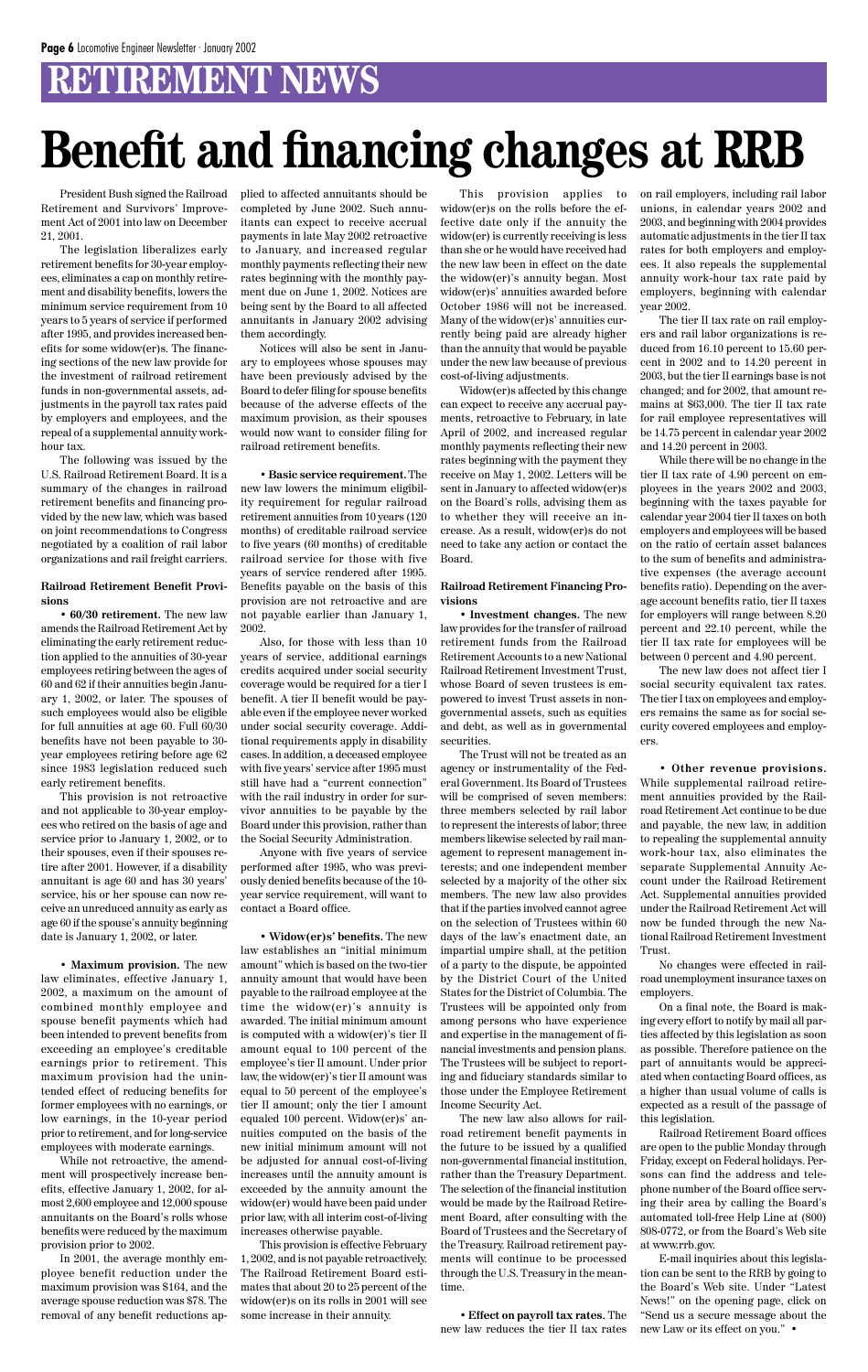# **RETIREMENT NEWS**

**Railroad Retirement & Survivors' Improvement Act of 2001**

| Tentative implementation schedule, based on enactment in December 2001 |                        |                                                                                                                                                                                                                                                                                                    |
|------------------------------------------------------------------------|------------------------|----------------------------------------------------------------------------------------------------------------------------------------------------------------------------------------------------------------------------------------------------------------------------------------------------|
| <b>Provision</b>                                                       | <b>Effective Date</b>  | <b>Implementation Date</b>                                                                                                                                                                                                                                                                         |
| Widow(er)'s Benefits                                                   | February 1, 2002       | . Jan. 2002 - Letters to all widows advising whether increase payable or not.<br>• April 2002 - Rate notices sent to widow(er)'s who will receive increase.<br>. April 2002 - Payments issued for increase due for February or March.<br>• May 1, 2002 - Regular payment increased.                |
| 60/30 Annuities                                                        | <b>January 1, 2002</b> | . Upon enactment - Employees and spouses may begin to file applications.<br>• Feb. 2002 - Payments will be made at a temporary rate.<br>• June 2002 - Final annuity rates computed and payments issued for any<br>accrued amounts due.<br>. July 1, 2002 - Monthly payments made at final rate.    |
| <b>Five-Year Vesting Requirement</b>                                   | <b>January 1, 2002</b> | . Upon enactment - Applicants may begin to file applications.<br>. Feb. 2002 - Payment will be made at a temporary rate.<br>. November - Monthly payments made at final rate.                                                                                                                      |
| <b>Repeal of Railroad Retirement</b><br>Maximum                        | <b>January 1, 2002</b> | . Jan. 2002 - Letters will be sent to affected annuitants advising that the<br>reduction was repealed.<br>. May 2002 - Rate notices released to affected annuitants.<br>• May 2002 - Separate payment for the increase due is issued.<br>. June 1, 2002 - Monthly payments made at increased rate. |

When President Bush signed the Railroad Retirement reform legislation into law on December 21, thousands of railroaders became eligible to retire at age 60 with 30 years of service — and with no reduction in their annuity.

The following information has been provided by United Healthcare to help answer common questions posed by potential retirees. After reviewing the following, members who still have questions can contact United Healthcare directly at: (800) 842-5252.

#### **Changes to the Railroad Employees National Early Retirement Major Medical Benefit Plan (GA-46000)**

Recent changes to the Railroad Retirement Act will allow employees who are 60 years old with 30 or more years of service to retire at age 60 with no reduction in their RRB annuity.

An important consideration for anyone thinking about retirement is health coverage after you retire.

#### **New Eligibility Rules**

Along with the changes in the Railroad Retirement Act, the labor organizations representing railroad employees have negotiated a change in the eligibility rules under the Railroad Employees National Early Retirement Major Medical Benefit Plan (GA-46000), administered by United Healthcare.

Prior to January 1, 2002, GA-46000 required an employee to retire on or after reaching age 61. After this date, you can retire at age 60 and will be eligible for coverage under this plan if you meet the following eligibility requirements:

*For age annuitants:*

• You apply for a 60/30 annuity for which you are eligible:

• on or after the date you reach age 60; or

• anytime during the three months before your 60th birthday, provided you continue working into the month before the month in which you turn age 60;

• On the day before you apply for your annuity, you must be covered (other than COBRA) under the Federal Employees National Health and Welfare Plan.

*For disability annuitants:*

• You have a current connection with the railroad industry;

• You have applied for a disability annuity to which you are entitled;

• You are covered under the Railroad Employees National Health and Welfare Plan (other than by COBRA) on the day before the latest of the following dates:

> • The date you reach 60;

• The date you became disabled;

• The date your railroad service equals 30 years.

In addition to the changes in eligibility rules, the lifetime maximum under GA-46000 will

be adjusted each year by the medical cost component of the Consumer Price Index. The Lifetime Maximum for 2002 will be \$79,000.

If you retire and are eligible for GA-46000, you can also purchase supplemental coverage under GA-23111, Plan E. Generally, Plan E pays 70% of the expenses not paid under GA-46000 and has a lifetime maximum of \$200,000.

#### **Enrollment is Necessary**

When you retire, your railroad will not report you to United Healthcare as a retiree eligible for GA-46000. You must enroll yourself and your family with United Healthcare. You can do this in two ways:

You can purchase GA-23111, Plan E. Your eligibility for GA-46000 will be verified when your enrollment for that coverage is processed. ID cards for both GA-46000 and GA-23111 will be sent to you. A booklet explaining the Plan E benefits and an enrollment form can be obtained by calling United Healthcare.

You can complete and return the "Retiree and Dependent Information" form found in the center of the GA-46000 employee booklet. Your eligibility will be verified and a GA-46000 ID card will be sent to you. You can obtain a GA-46000 booklet from your employer or union representative.

If you have any questions about your eligibility for GA-46000 or the benefits provided under the plan, call United Healthcare at (800) 842-5252.

# **Thinking of an early retirement?**

United Healthcare provides answers to commonly asked insurance-related questions

The Railroad Retirement and Survivors' Improvement Act of 2001, signed into law by President Bush on December 21, 2001, among other provisions, amended the Internal Revenue Code to reduce tier II railroad retirement tax rates on rail employers, including rail labor organizations, in 2002 and 2003, and provided for future adjustments in the tier II railroad retirement tax rates assessed on both rail employers and rail employees, depending on railroad retirement fund levels. The new law also repealed the railroad retirement supplemental annuity tax paid by rail employers.

Under the new law, rail employers and rail labor organizations will pay a tier II retirement tax of 15.60 percent in 2002 and 14.20 percent in 2003. Under prior law, the rate was 16.10 percent. The tier II tax rate for rail employee representatives will be 14.75 percent in 2002 and 14.20 percent in 2003. The new law does not affect the tier II earnings bases, and the maximum amount of an employee's railroad earnings subject to the tier II tax will be \$63,000 in 2002, as previously announced.

While there is no change in the tier II tax rate of 4.90 percent for rail employees in the years 2002 and 2003, the new law provides future automatic adjustments in the tier II tax rates for employees as well as for employers. Beginning with the taxes payable for calendar year 2004, tier II taxes will be based on the ratio of certain asset balances to the sum of benefits and administrative expenses. Depending on this ratio, tier II tax rates for employers will range between 8.20% and 22.10% , while the tier II tax rates for employees will be between 0% and 4.90%.

The new law does not change the railroad retirement tier I tax on rail employers and employees. The tier I tax rate remains at 7.65 percent for employers and employees, which is the same as the social security tax, and for withholding and reporting purposes is divided into 6.20 percent for retirement and 1.45 percent for Medicare hospital insurance. The maximum amount of an employee's earnings subject to the 6.20 percent rate is still \$84,900 in 2002; there is no maximum on earnings subject to the 1.45 percent Medicare rate.

In 2002, a rail employer's tier I and tier II retirement taxes on an employee earning \$84,900 will be \$16,322.85. Under prior law, the amount would have been \$16,637.85 in 2002.

The new law also repealed the railroad retirement supplemental annuity tax, which is no longer payable for years after 2001. This work-hours tax had been paid solely by rail employers and employee representatives and at a rate determined quarterly by the Board, 26 cents per work-hour throughout 2001.

The new law does not affect railroad unemployment insurance taxes in any way. These taxes, paid by rail employers, are experience-rated by employer, and in 2002, the unemployment insurance tax rates range from 3.15 percent (the minimum basic rate of 0.65 percent plus a 2.50 percent surcharge) to a maximum of 12 percent on monthly compensation up to \$1,100. The 2.50 percent surcharge does not apply to new employers in 2002. New employers pay an unemployment insurance tax rate of 2.71 percent, which represents the average rate paid by all employers in the period 1998-2000. •

### Railroad Retirement Board announces revised payroll taxes for Year 2002